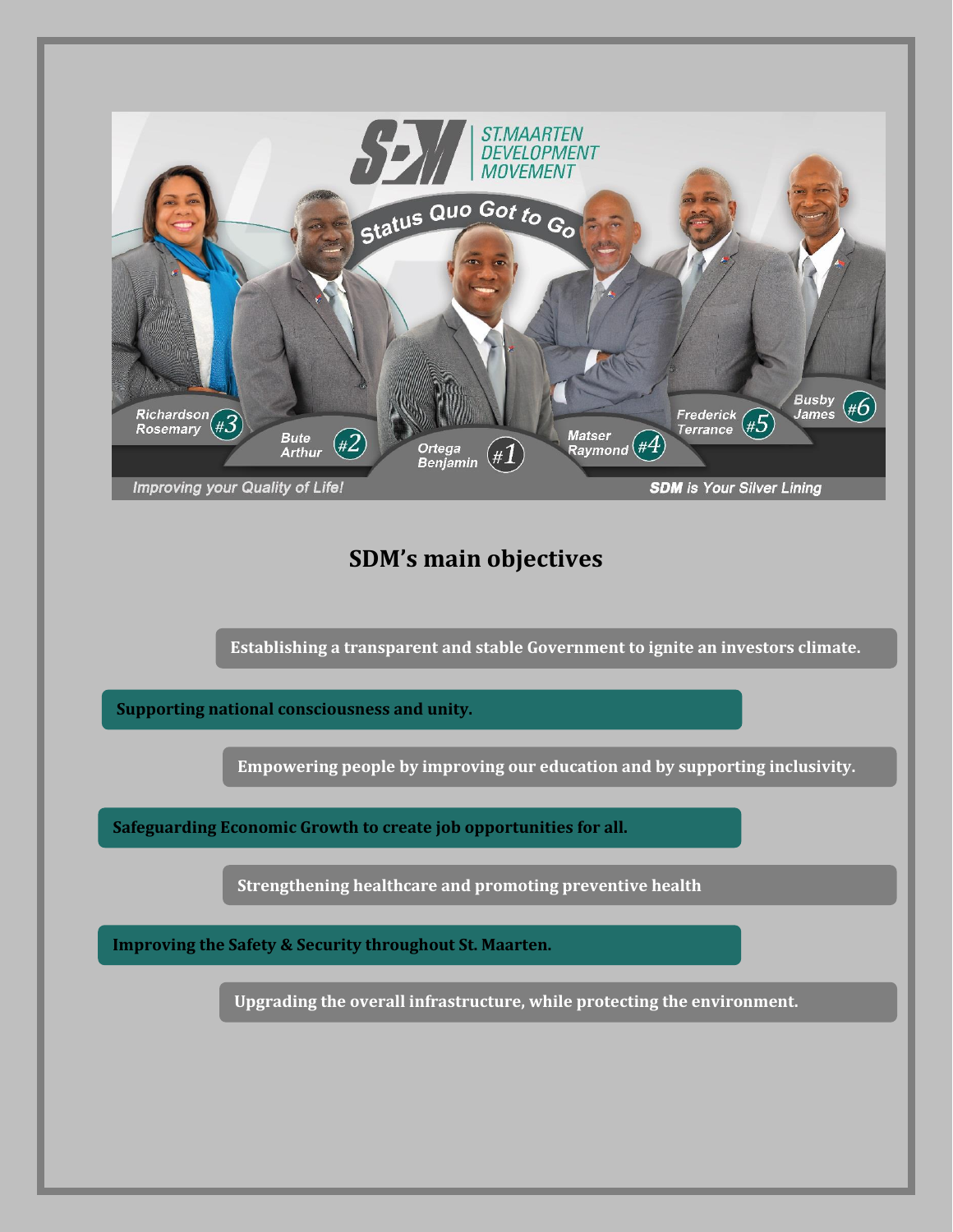# **'The Status quo Got to Go!'**

- $\checkmark$  Do you feel connected to your government?
- $\checkmark$  Do you feel safe to speak your mind without repercussions?
- $\checkmark$  Do you feel you can go somewhere when you have a complaint or when you need to resolve an issue involving your family?
- $\checkmark$  Do you feel you make enough money to cover your basic cost of living?
- $\checkmark$  Do you feel that you receive equal opportunity as everyone else in St. Maarten?
- $\checkmark$  Do you feel connected to your neighbors?
- $\checkmark$  Do you feel safe and secure in St. Maarten?
- $\checkmark$  Do you feel secure about your future?
- $\checkmark$  Do you believe in your legal system?

If you feel you answered too many of these questions with a NO, it is time to re-evaluate your vote. The St. Maarten Development Movement (SDM) is giving you the opportunity to change the status quo. SDM is not like any of the established parties. On the contrary, SDM is a movement that would like to work together with you to reach common goals and to address shared issues and concerns. SDM wants to get rid of the political equation that keeps St. Maarten from developing. It's time that all people in St. Maarten improve their quality of life and not just a selected few. It's time for new leadership and therefore it's time to VOTE differently. The last years it has been proven that those with political power cannot commit not to use it in their best interest. This Status Quo Got To Go. SDM guarantees you a professional, passionate and committed leadership focused on resolving the obvious issues our country is facing: a distrust in an inefficient operating government, a staggering economic growth, unemployment, people living under poor and unhealthy conditions, rising crimes, a neglected infrastructure. As progressive liberals, SDM wants to move all of us forward. By strengthening our forces, empowering, including and connecting all of us we could make a difference. Each and every one of you has a part to play in improving the well-being of our country to reach an improved quality of live for all. We just got to want it bad enough.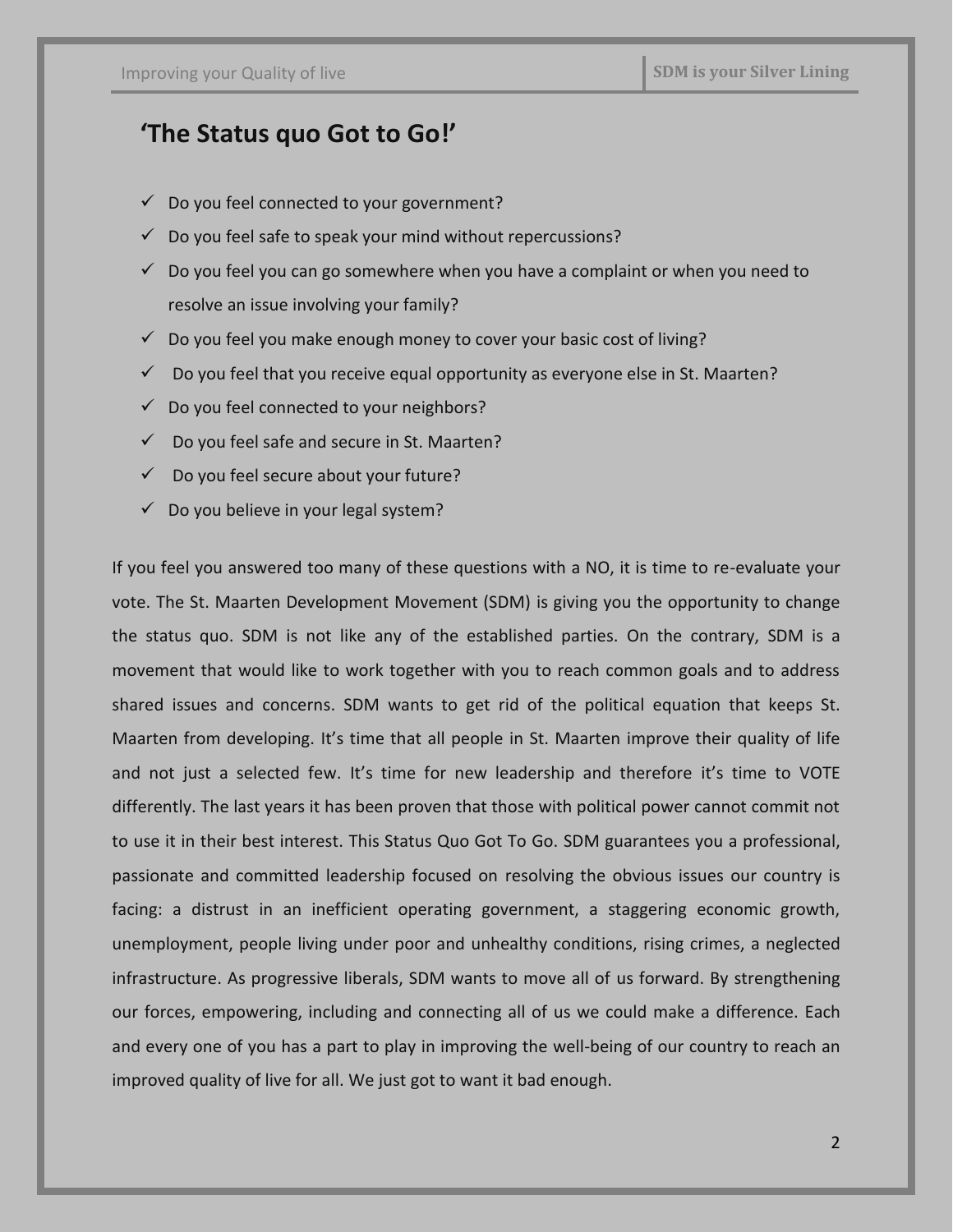## **Establishing a transparent and stable Government to ignite an investor's climate**

SDM believes the change you are looking for starts with good governance. Good Governance is the process and institutions through which decisions are made and authority in a country is exercised. Good governance entails inclusiveness, transparency and accountability. SDM believes all people in St. Maarten should be treated equal and provided the opportunity to participate in a governance process and to hold government accountable for decisions taken. Although Good governance is difficult to be measured, there are indicators specified by The World Bank that include Voice and Accountability, Political Stability, Absence of Violence, Government Effectiveness, Regulatory Quality, Rule of Law and Control of Corruption ("Governance Matters Index, The World Bank").

Since 1992 we have seen 14 governments. The average term of government has been little over 12 months. Since 2010 alone we had 5 governments that lasted only an average of 12 months. On top of this the average time to form a new government has been 4 months. It is safe to say that there has been no political stability in St. Maarten. This has a negative impact on our effective governing and strategic planning. Ad hoc decision making and inefficient expenditures get in the way of a pro-active problem-solving from government. Our politicians have furthermore shown to engage themselves in short term policy horizons with a focus on "political" projects that only maximize benefits within a short period, and moreover benefits a selected few. Not only you, as a citizen therefore lost confidence in our government. Also our private sector, that is important for investments.

To improve the quality of life for all SDM will aim future reform efforts at enhancing:

- 1. Transparency, inclusivity & accountability;
- 2. Political Stability, electoral reform and the rule of law;
- 3. Public Sector efficiency.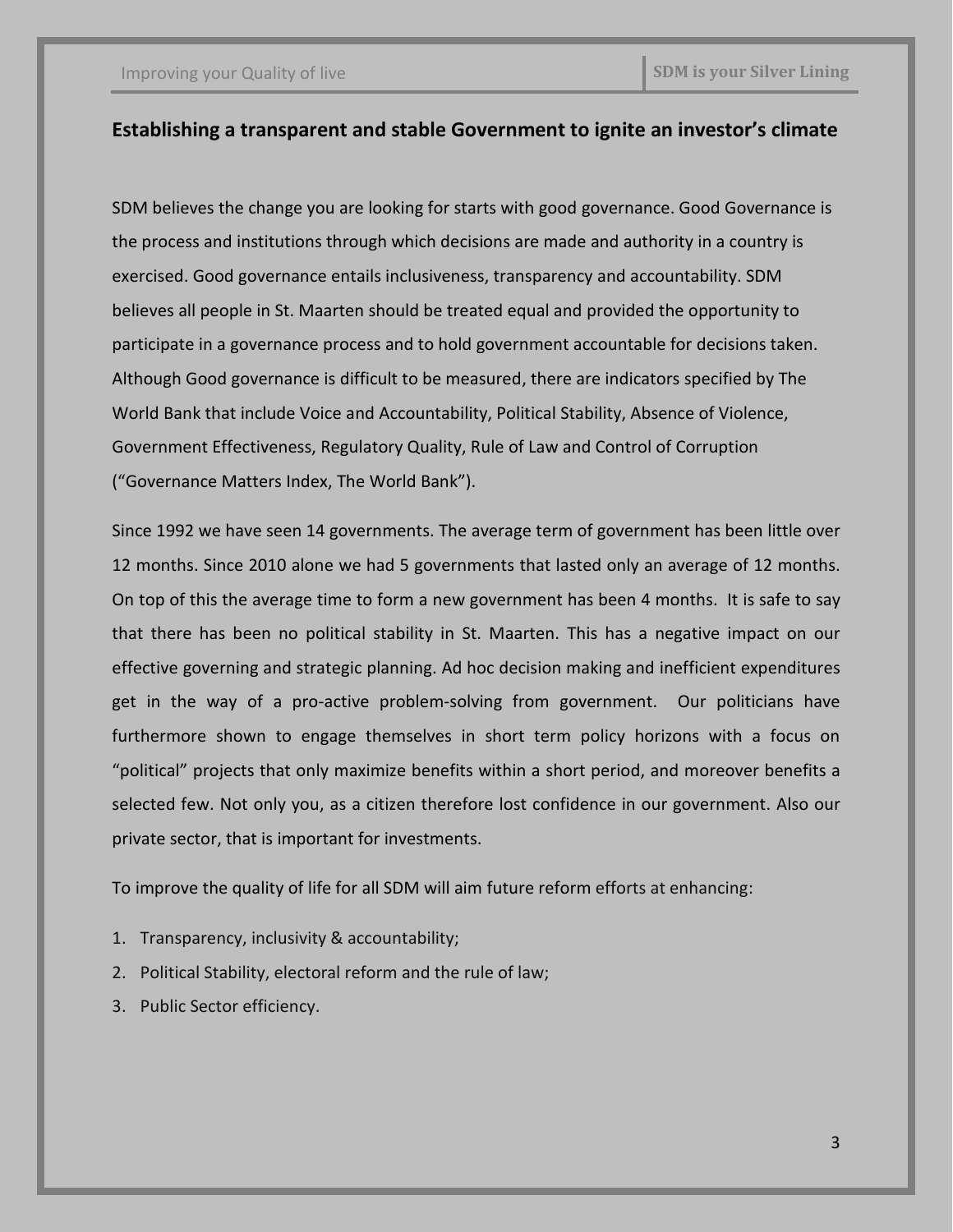#### **1. Transparency, inclusivity & accountability**

We need to ensure a transparent government to fight corruption and create equal opportunities for all. It is important that you know exactly what goes on in your government and what role you could play in there.

## **SDM's Plan:**

- Reviewing and strengthening of measures to enhance accountability in government;
- Strengthening the use of technology and usage of innovative strategies that will facilitate better access and flow of public information;
- Enhancing citizen participation and awareness;
- Enhancing of data availability in and outside government to enable to monitor any progress St. Maarten is making.

#### **2. Political Stability, Electoral reform and the rule of law**

Government needs to exercise its powers and responsibilities based on clear written rules and regulations in which there is no room for favoritism and/ or discrimination. All individuals need to be treated equal and ensured of their rights and freedoms within our laws.

- Strengthen political parties as democratic institutions;
- Review our electoral system to rectify errors that compromise fair elections.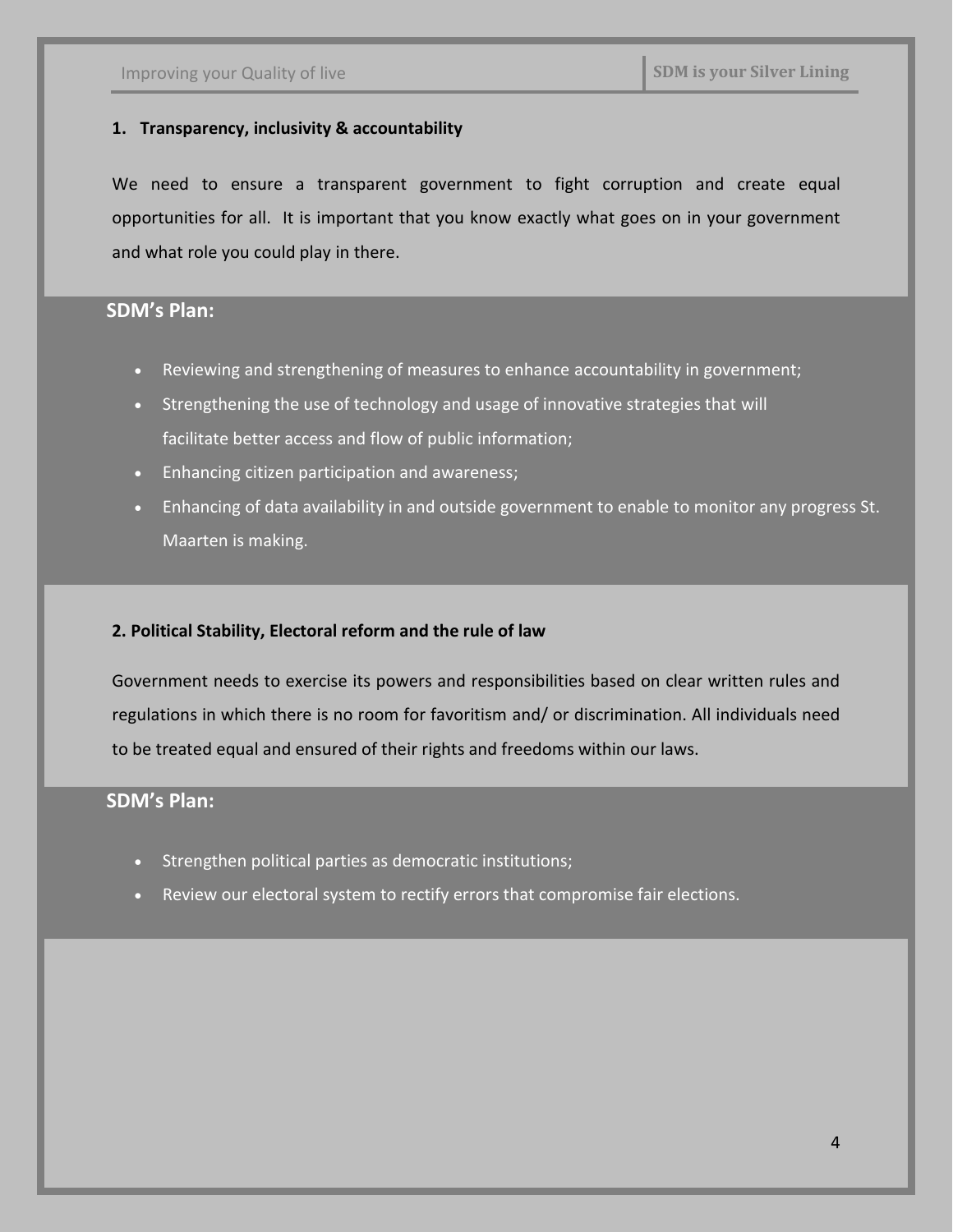#### **3. Enhance public sector efficiency**

Administrative and bureaucratic bottlenecks in government have a negative effect on 'Serving the People'. Our government furthermore fails to give us a clear direction of where we need to go as country. Clarity of direction and intended expenditures will give businesses in and outside St. Maarten reason to invest and to make long-term commitments. A strong governance will in return attract business and relationships with (new) businesses will be easier to maintain.

- Institutionalize guidelines in performance and professionalism;
- Review evaluations; sanction inefficiency and corruption and compensate good civil servants;
- Review the benefits and salary scheme of public managers and the civil service to assure there is parity of wages.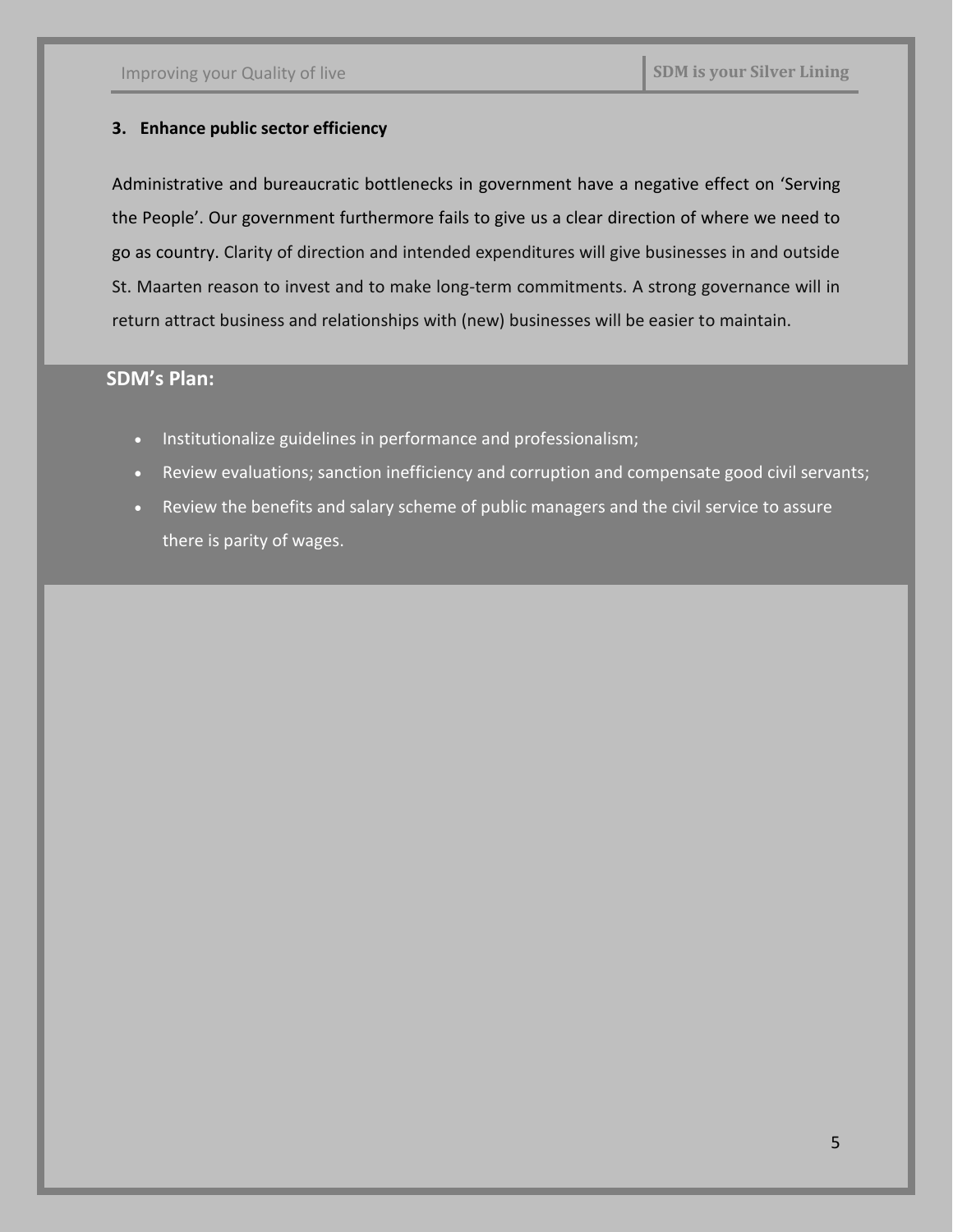#### **Supporting national consciousness and unity**

SDM recognizes the importance of having a united St. Maarten in which you have a shared sense of identity and where you feel at 'home'. Our country can never reach its full economical potential if all of us don't feel that we belong to this island as equal citizens with equal rights and opportunities. We need to safeguard our unity in a divers St. Maarten, where we are confronted with different cultures, gender, social backgrounds, perceptions, attitudes and opinions.

St. Maarten needs to take a closer look at its immigration management. SDM is of the opinion that you cannot stop immigration but that you can manage immigration in such a way that it benefits the St. Maarten society and also the immigrants that enter new into our society. We as SDM believe that policies should benefit all people and not just a happy few. The immigration policies therefore need to form a sound solid base for our country to move forward in the twenty first century. St. Maarten should execute the immigration policy in a way that it contributes our economic and social growth and at the same time tackle the negative impacts that immigration has on our social infrastructure.

SDM therefore plans to review our immigration policies to:

- Ensure that new cultures that enrich our society abide to our norms, values and good citizenship;
- Minimalize marginalization of immigrant groups and language barriers by mandatory programs (financed by immigrant) to uplift the social status of these groups to be included into society as equals.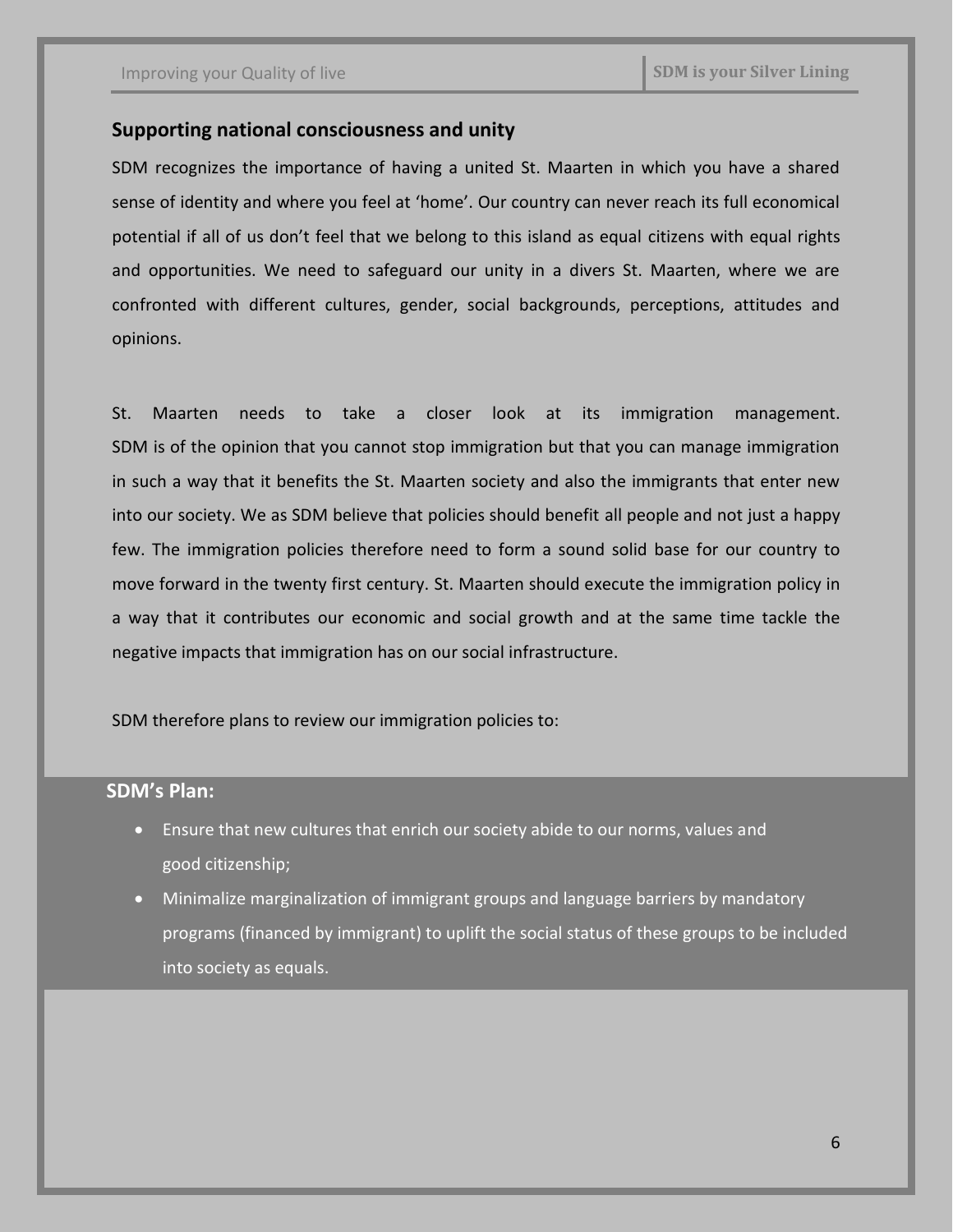## **Empowering people by improving our education and by supporting inclusivity**

Education empowers people to take up job opportunities and to participate in building national consciousness. Education is a means to develop a qualified workforce that is community minded. It furthermore helps people to become self-sufficient, which will eventually contribute to eradicating poverty in St. Maarten.

The key facets of SDM's plan are therefore to empower every citizen to attain the highest level possible across a field of our country's needs while incorporating national consciousness. As such SDM believes the focus should be on improving the existing curriculum, the quality of teachers and school buildings, creating more activities for students, and ensuring that all students whether leaving or staying in St. Maarten can afford to pay for their tuition and materials.

SDM furthermore likes to put more emphasis on the rights of a child in schools, balanced by responsibilities. Students like everyone else in St. Maarten should be treated as individuals of worth and dignity. Education is a partnership between students, parents and educators. Therefore our children, as the primary consumers of education, should have rights and educators, as service providers, should recognize these rights. Rules pertaining to for example a child's personal appearance should be protected and defended at all times.

- Promote more technical programs, with priority on plumbers, mechanics, electricians, and general contractors; along with the creation of small business loans guarantee schemes to create more job opportunities;
- Prioritize enhancing of teacher training and improving the competence of teachers;
- Implement an improved system of job training or create a new system of apprenticeships, so that students acquire skills needed for the job market;
- Further synchronize efforts between NIPA and USM on teacher training;
- Address the affordability of USM through reevaluating subsidy to the institution and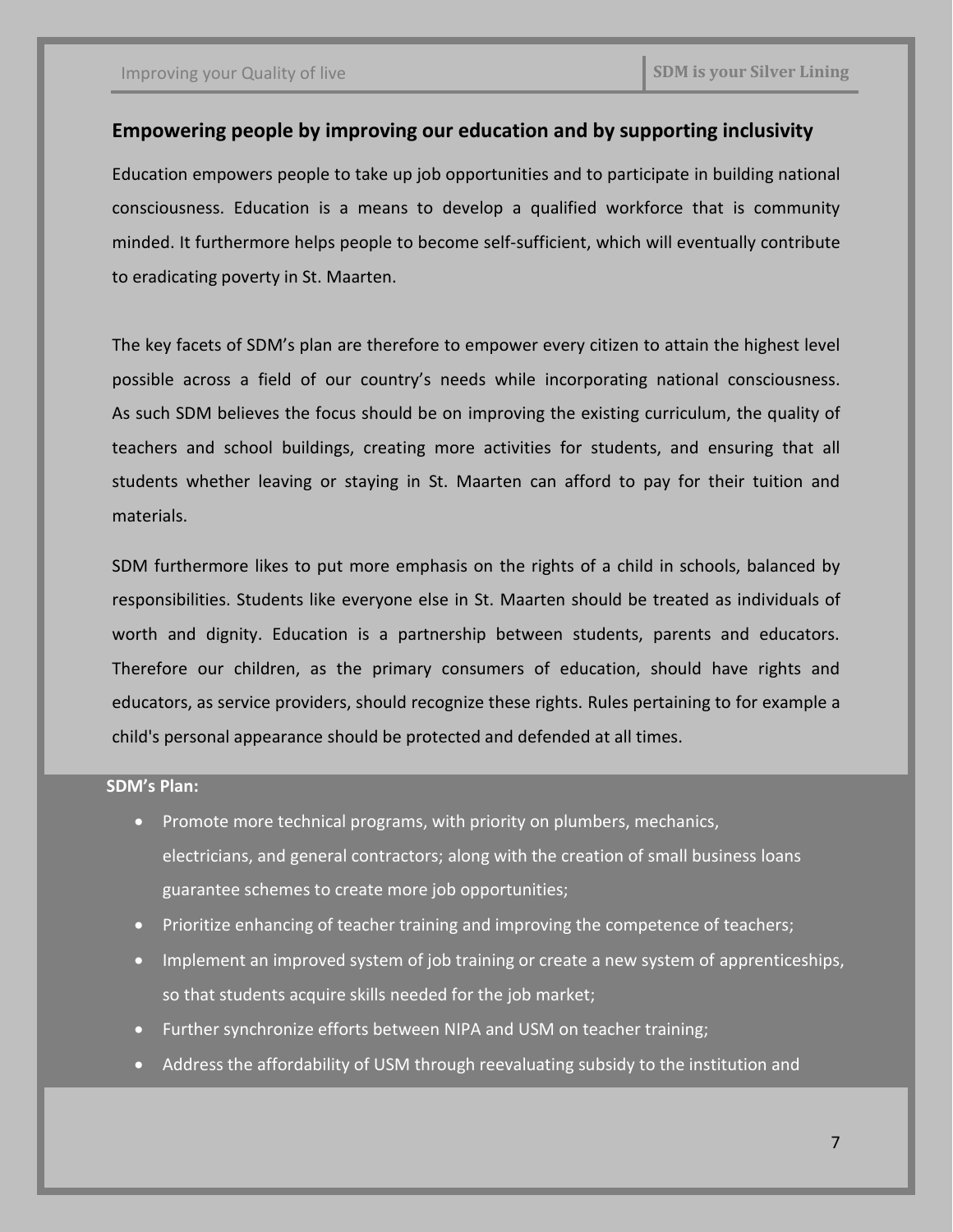study-finance grants;

- Evaluate the functioning of the existing school boards, set new performance standards, and introduce more rigorous controls;
- Promote intense cooperation with school boards to create and enforce performance standards for school management teams, including appointing a teacher's representative in every school's management team;
- Require government to draft and implement a plan for the phased upgrading of all schools, including improving IT access and solar power;
- Evaluate and update salary scales for teachers;
- Evaluate the implementation of Foundation Based Education;
- Review and improve the curriculum;
- Stimulate remedial programs in English & Mathematics;
- Support attracting of more Information Technology (I.T.) teachers and male teachers;
- Promote introduction of Agriculture as either a core or an elective subject;
- Promote introduction of French & Spanish as core or elective subjects in primary schools;
- Introduce compulsory age-appropriate sex and relationships education in schools to teach respect in relationships;
- Promote the right of a child and the child's compliance with (outdated) school rules.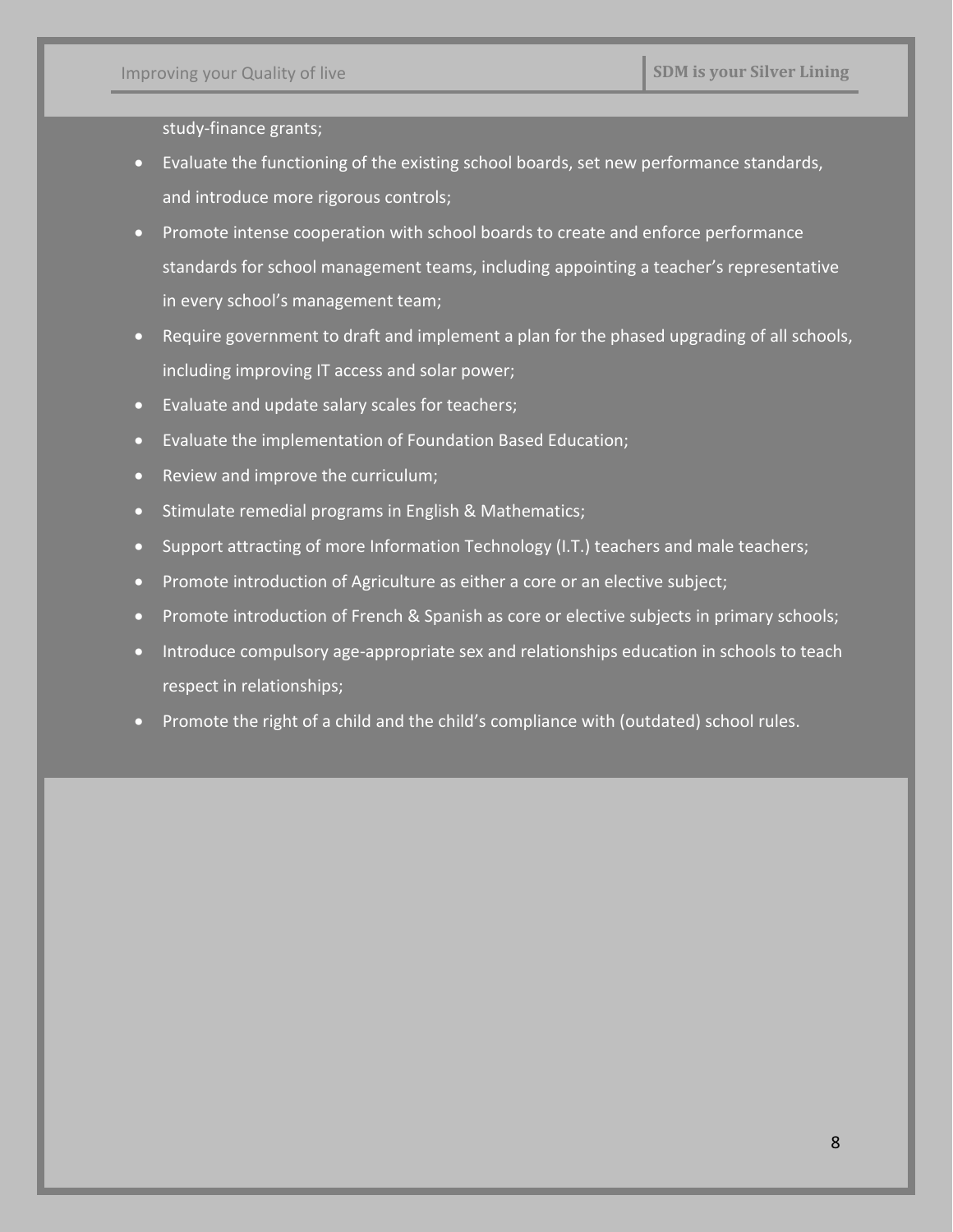# **Safeguarding Economic Growth to create job opportunities for all**

SDM's strongly relates the success of St. Maarten's economy to an effective government, transparency, accountability, and equality and equity. Currently a combination of corruption, capitalism, bad governance, a lack of investment in our economy and lack of protection of our environment and cultural heritage have impacted the growth and development St. Maarten. The mainstream political parties that have ruled this country for the past decades, have not been strategic enough on the long term. The country today is in desperate need of innovation, change and most important setting priorities for long term strategic planning.

One of the biggest problems in St. Maarten are the rising cost of living and unemployment. Statistics show that we have a high GDP, but in reality, due to the rise in costs of all basic necessities such as electricity, water, food, rent, education and health, the true economic situation of most families is not good. Whether it is bread, eggs or water and electricity or children's school fees, everything has become very expensive today. For the common man, inflation is reflected in the costs of daily necessities.

SDM feels that advocating a clean, transparent and effective governance is the starting point for St. Maarten's sustainable economic growth. As mentioned earlier it's a way to attract more investors from in and outside St. Maarten. A trustworthy government could furthermore stimulate Public-Private Partnerships which in turn could establish a more divers and vibrant economy with job opportunities.

SDM would furthermore like to explore possibilities to create a more vibrant economy in which former industries like Fishery and Agriculture are revived in support of our food security.

- Stimulate investors and public private partnerships to boost the economy;
- Set up a legal framework needed to ensure that the government receives value for money with each PPP project;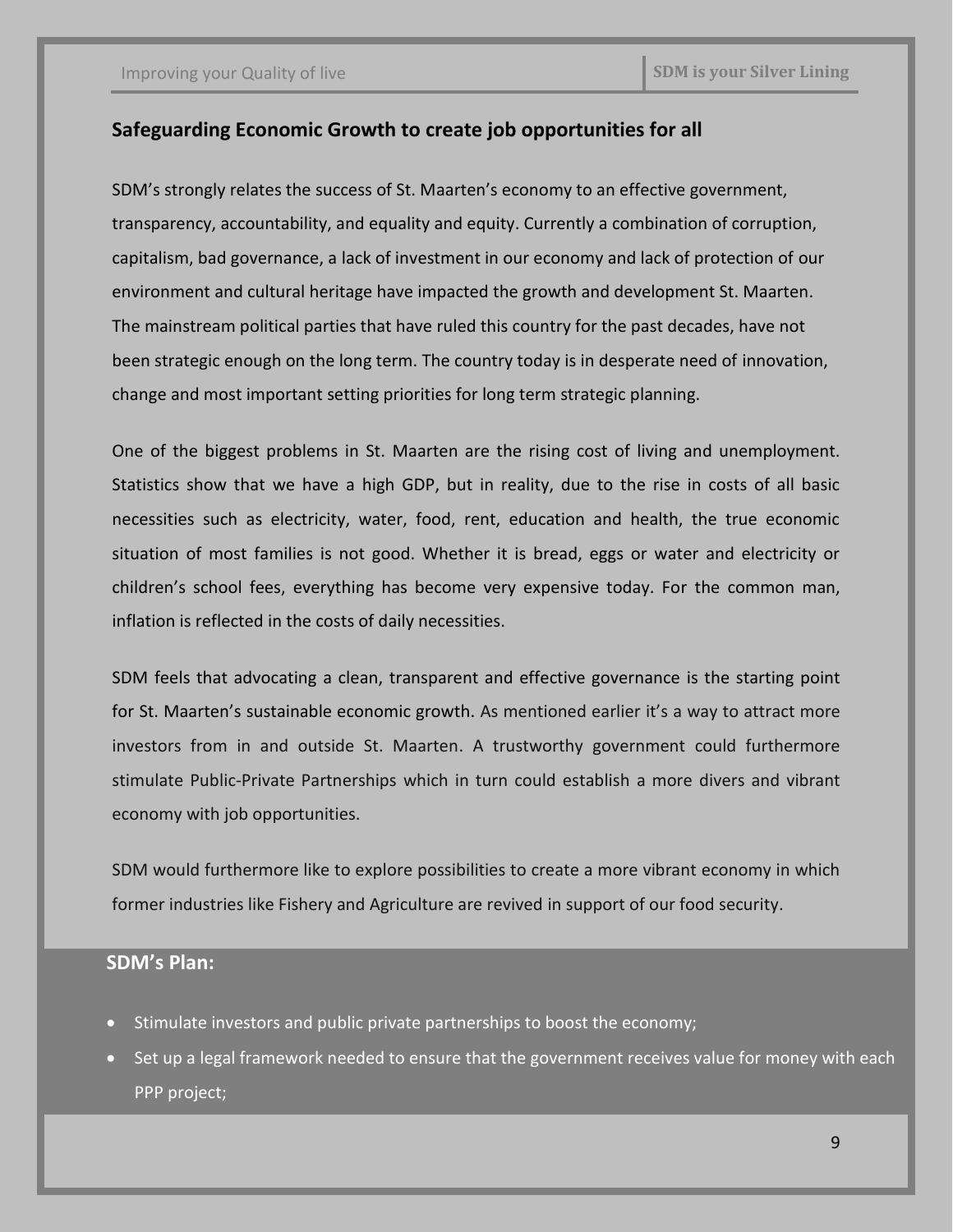- Maintain a sound sustainable policy environment in which economic and environmental policies are integrated;
- Invest in Information Technology, Agriculture, Fishery, local entertainment and the existing STA as key drivers of our economy;
- Benefit from Immigration that can lead to a boost in our economy in sectors where we need economic stimulation like ICT and other high tech economic sectors and brain gain sectors yet managed in a controlled fashion;
- Modernize the tax department to increase the production of workload and improve the overall tax-compliance;
- Create fiscal incentives to stimulate entrepreneurships and early tax submitting;
- Introduce true e-taxing;
- Prioritize development of social housing and mitigate social down turn affected by immigration, like inadequate housing;
- Prioritize national planning (buffering) for disasters (climate change);
- Maintain strong, close and frank relationships within the Kingdom, the region (French St. Martin) and the rest of the world.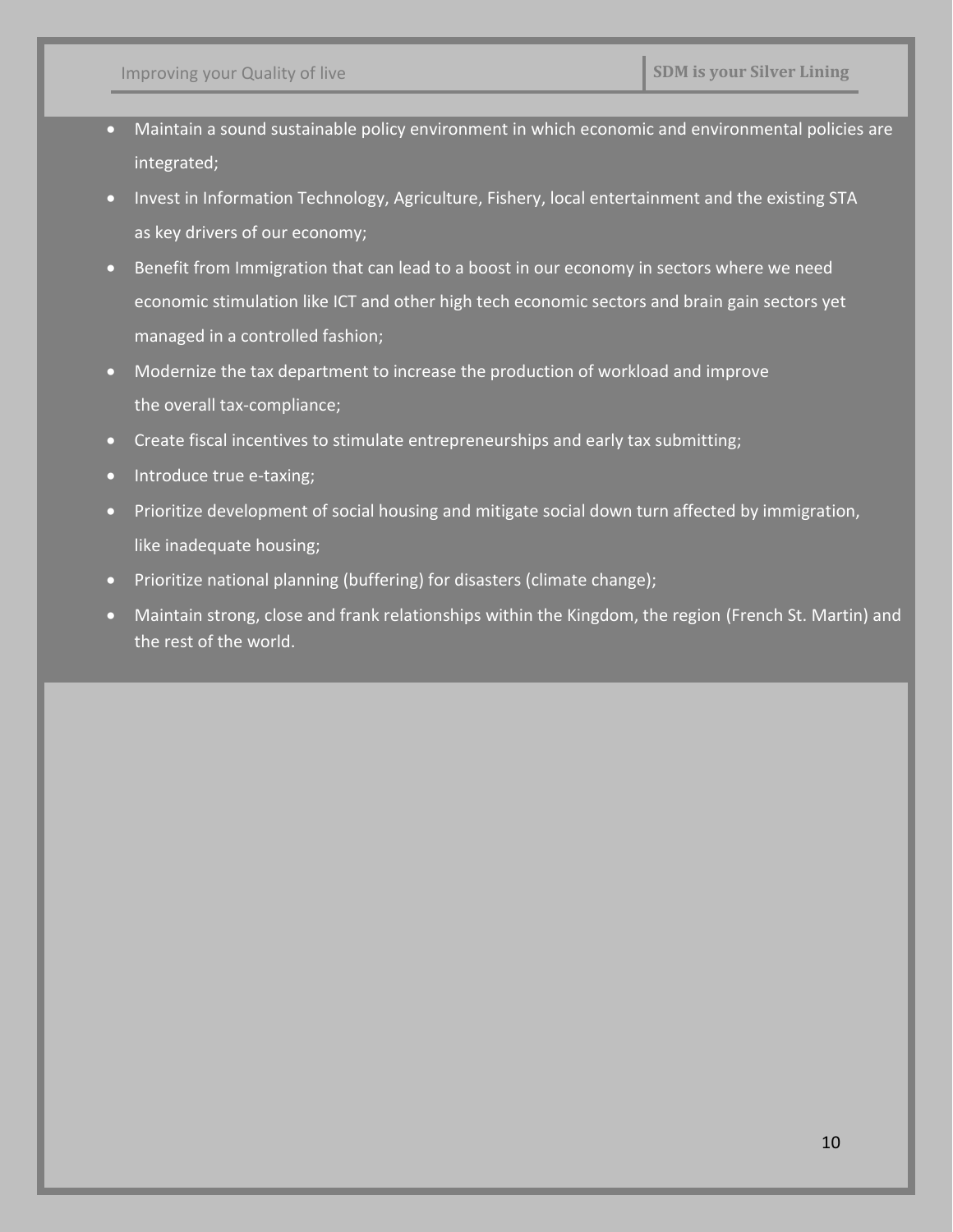### **Improving the Safety and Security**

SDM supports and encourages practical and integrated measures, that will make St. Maarten a safe(r) place to raise our families and for our families to be (more) active in our communities.

Strong, secure communities create a united St. Maarten. Further development of our already existing community centers should assist in strengthening our communities. People from each and every community should be included in setting local priorities and planned reforms that focus on the specifics of their neighborhood to prevent crimes. Preventing crime in our communities cannot operate in isolation; Focus should be on working in partnerships to keep everyone safe and to prevent anti-social behavior from taking place in order to prevent crime. Strengthening our communities by strengthening the ties between each-other and with the community police in setting priorities together.

SDM furthermore advocates the prioritization of our youth. Our youth should be better protected against crimes being committed to them and our youth should be prevented from being drawn to crime. Already existing agencies in St. Maarten should intensify collaborations in preventing youth offending. Those at risk of drifting into criminal activities should be identified from an early age so they could be diverted into a more constructive way of life.

All victims and witnesses of crime should furthermore be encouraged and feel confident that when reporting a crime, their case will be dealt with thoroughly and fairly. Once reported, communities need confidence that criminals will be caught, punished and put back on the right track.

- Promote strong community involvement ('look out for each other' mentality), while further strengthening existing community centers;
- Require the government to conduct an island wide "Safety & Security Survey" to determine what the safety issues are from the perspective of our people in the different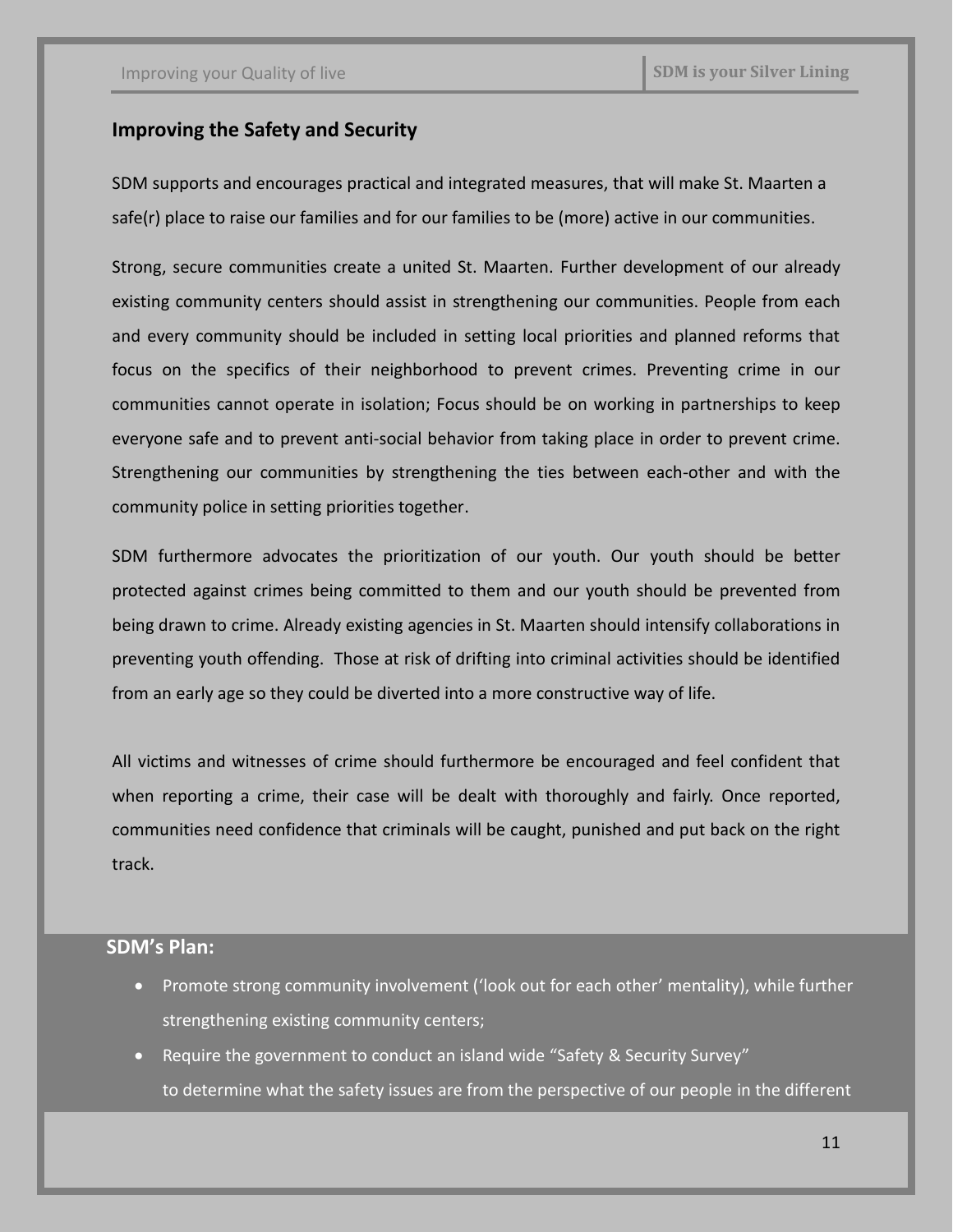communities;

- Strengthen local accountability by giving communities a say in setting local priorities and hiring of community police officers;
- Support implementation of a well thought out Surveillance Program, that incorporates further implementation of camera projects and 'blue' on the streets;
- Implement arrangement for a proper public-private partnership to strengthen the capacity of the police;
- Promote and prioritize further development and implementation of a Youth Prevention Plan together with stakeholders (government departments and organizations);
- Review existing laws to bring in tough new laws that will protect children from abuse.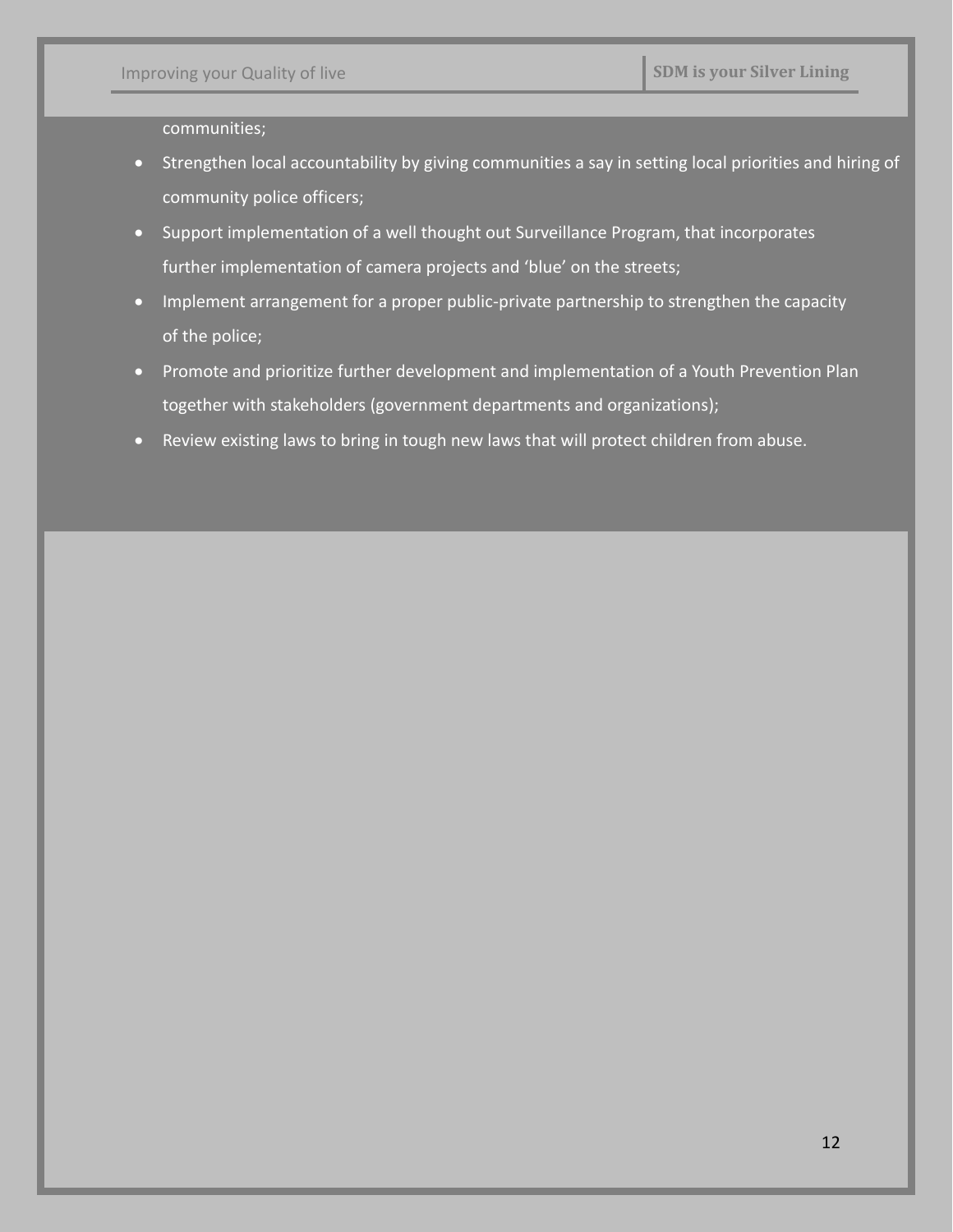### **Strengthening healthcare and promoting preventive health**

SDM believes that research and data are important to be able to make the right choices to improve our healthcare. Making the best use possible of data will first off all improve our understanding of diseases and treatments in St. Maarten. Having accurate date would furthermore improve patient care through more effective, targeted health interventions, yielding better results.

Keeping in mind that our health is influenced by our environmental and social circumstances SDM's ambition to improve the quality of life for all will ultimately have a positive impact on all of our health's. In St. Maarten we are however very prone to communicable diseases. Thousands of tourists visit/pass through our island on a daily basis. These environmental factors alongside social conditions and lifestyle choices, require St. Maarten to take preventive measurements that will on the long run reduce cardiovascular diseases, repertory diseases, non-communicable and communicable diseases.

Regular check-ups from birth, screenings, identifying of risk-factors in combination with having accurate data should be prioritized and supported by our government.

- Prioritize research and establishment of access to accurate data;
- Require the government to establish the leading causes of preventable deaths in St. Maarten;
- Promote preventive health and establish the cost-effectiveness on the long run.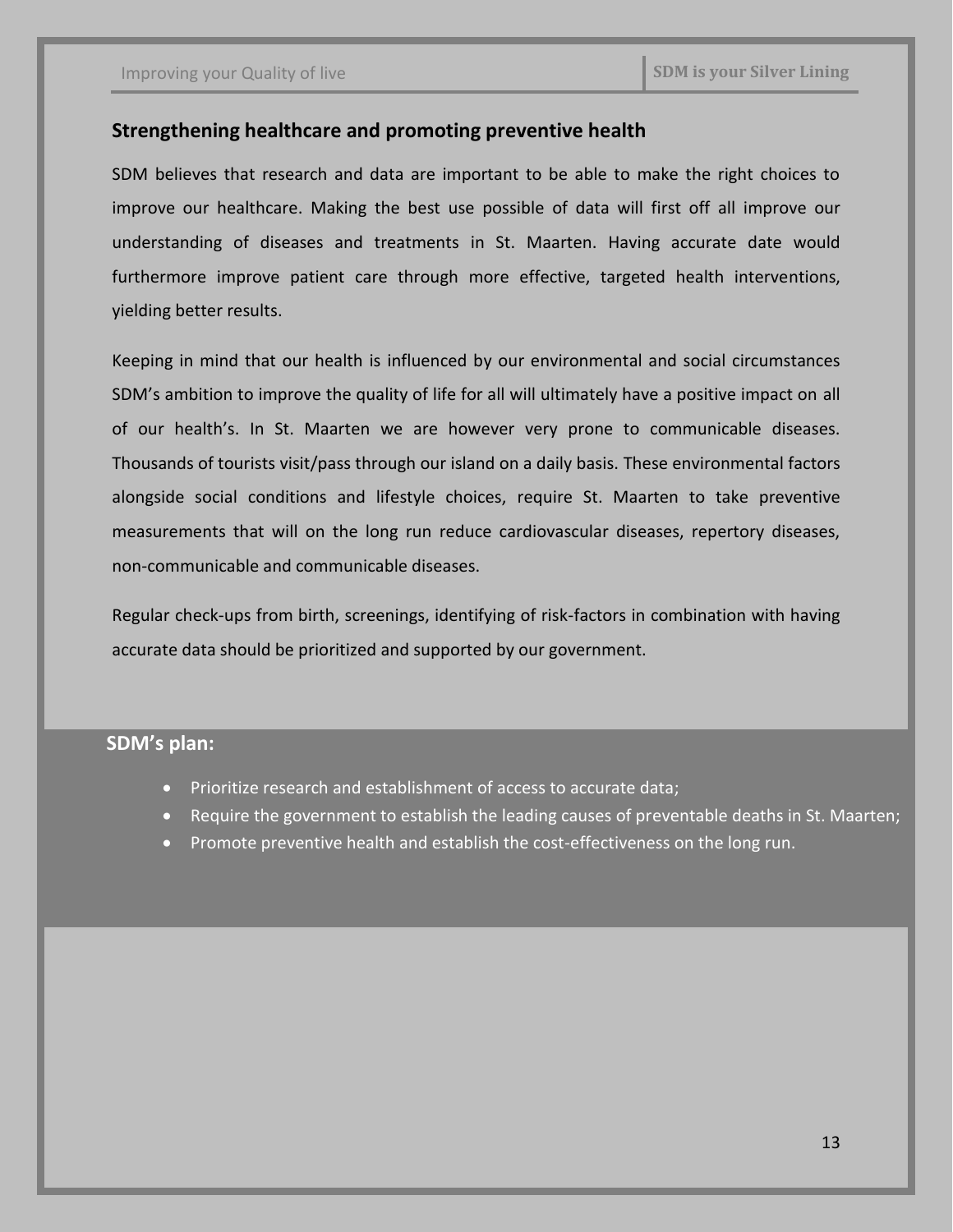### **Upgrading the overall infrastructure, while protecting the environment**

The St. Maarten government is struggling to maintain its overall infrastructure. Constant ad-hoc upgrades to for example remove potholes on the roads have proven not to be the most efficient way to improve the existing infrastructure. Infrastructure on St. Maarten is however not only very important to the people living here, it is just like the environment very valuable to maintain our tourism sector. Lack of available funding and capacity in the public sector are often mentioned as reasons why our government is failing to maintain it.

SDM believes that setting up a proper partnership with the private sector could be part of a solution. By creating a legally binding contract or some other mechanism, in which is agreed to share responsibilities related to the implementation and/or operation and management of any infrastructural or environmental project which includes the financing thereof.

- Implement institutional arrangements and developed manuals and resource materials in support of PPP development and for the capacity-building of public officials;
- Create a world-class infrastructure and optimized transportation sector, to ensure a dynamic tourism economy;
- Require the government to set up a long term planning in protection of our biodiversity and mangroves, with annual updates to parliament, including how to reverse certain declines species and their natural habitat;
- Tackle environmental crimes with increased enforcement of environmental regulations by all relevant authorities and higher penalties to ensure environmental crime is not a financial risk worth taking;
- Review and improve the regulations of SLAC and SMTA in relation to the lagoon clean up;
- Promote agriculture and its benefits;
- Promote fresh and salt pond cleanup as natural reserve for flora and fauna; and look into possibilities to use it as tourist's attractions;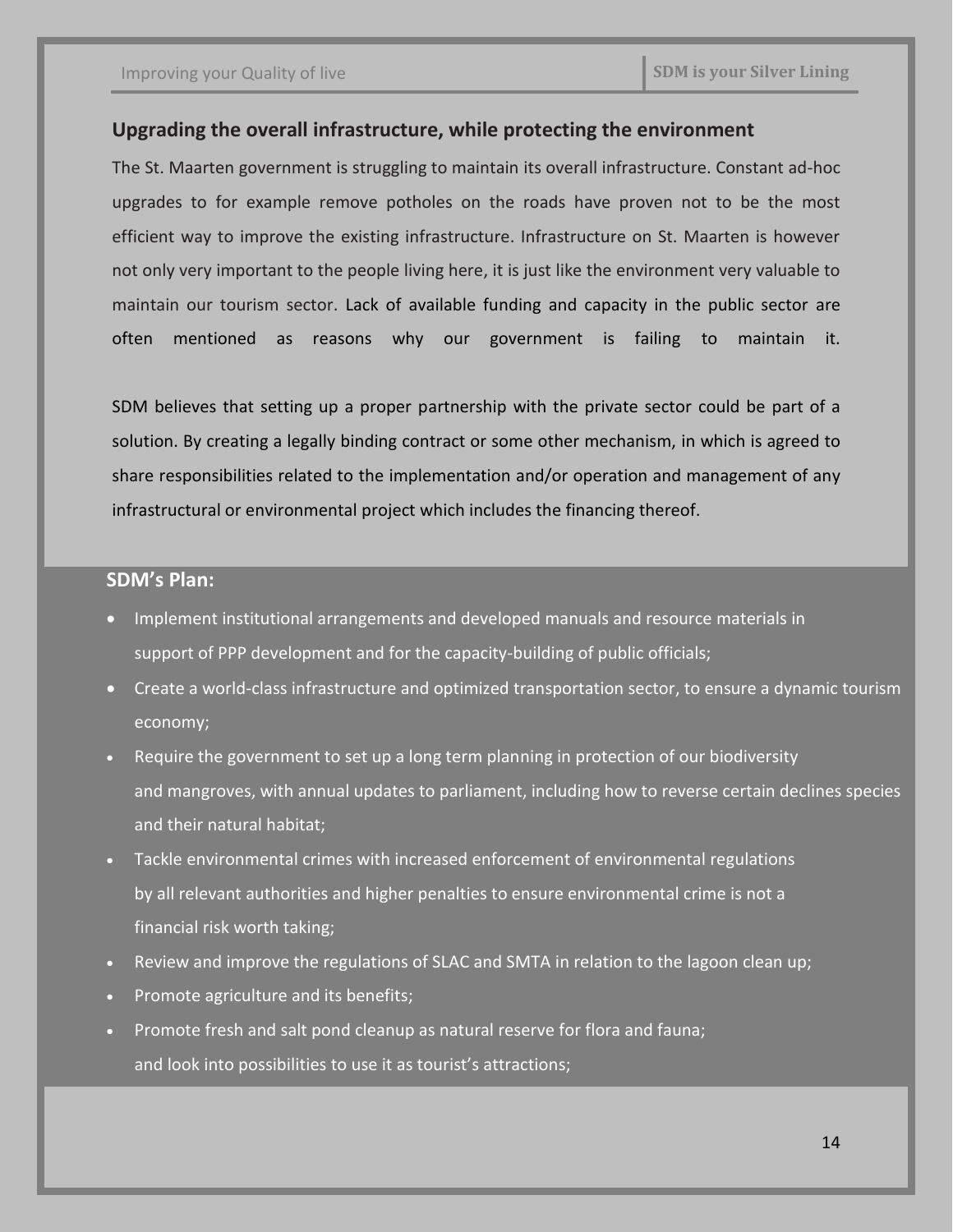| Improving your Quality of live |                                                                                                                        | <b>SDM</b> is your Silver Lining |  |
|--------------------------------|------------------------------------------------------------------------------------------------------------------------|----------------------------------|--|
| $\bullet$<br>$\bullet$         | Create and safeguard fishing grounds for local fisherman;<br>Support alternative energy and reduce GEBE's Fuel Clause. |                                  |  |
|                                |                                                                                                                        |                                  |  |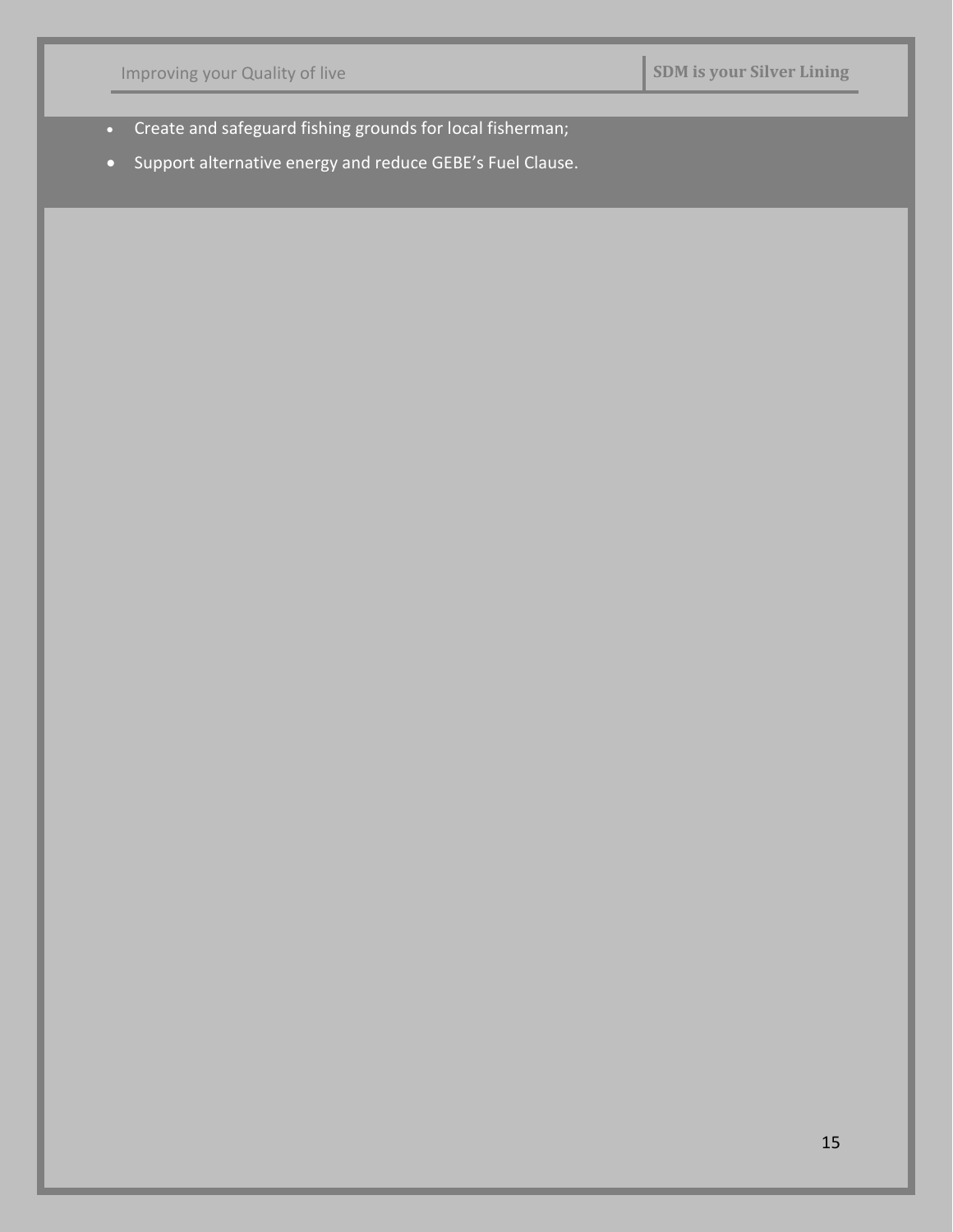# **SDM's CANDIDATE LIST**

# **# 1 Ortega, Benjamin**



I am **Benjamin Ortega**, founder and leader of the SDM. People also know me as 'Benny' from St. Peters. Born and raised in St. Maarten, I completed my MBO Civil Engineering in the Netherlands. After my studies I started my career in the Netherlands and specialized in Asphalt & Concrete Pavement, Urban Development and Geographical Information Systems (GIS). After 14 years, I returned to St. Maarten and started at as Project Manager for Public Works. Here I initiated the improved asphalt patch work program and designed, engineered and executed many infrastructural projects such as the upgrading of Cole Bay Hill, LB Scot road and Retreat Estate. At present I work at the Port of St. Maarten as Facility Manager. Here I successfully contribute to the FIX-IT mentality of the harbor, ensuring that innovation, adaptation and project management skills are key to the success of having a well maintained and operating Port Facility. As Member of Parliament I will focus on a more efficient and effective operating government that will be able to stimulate economic growth, by sharing responsibilities with the Private Sector in a quest to improve the quality of live for all. Setting up a legal framework that attracts investors and in which procurement processes for Public Private Partnerships will be based on transparency, fairness, efficiency and effectiveness, protection of public property and public interest, and accountability.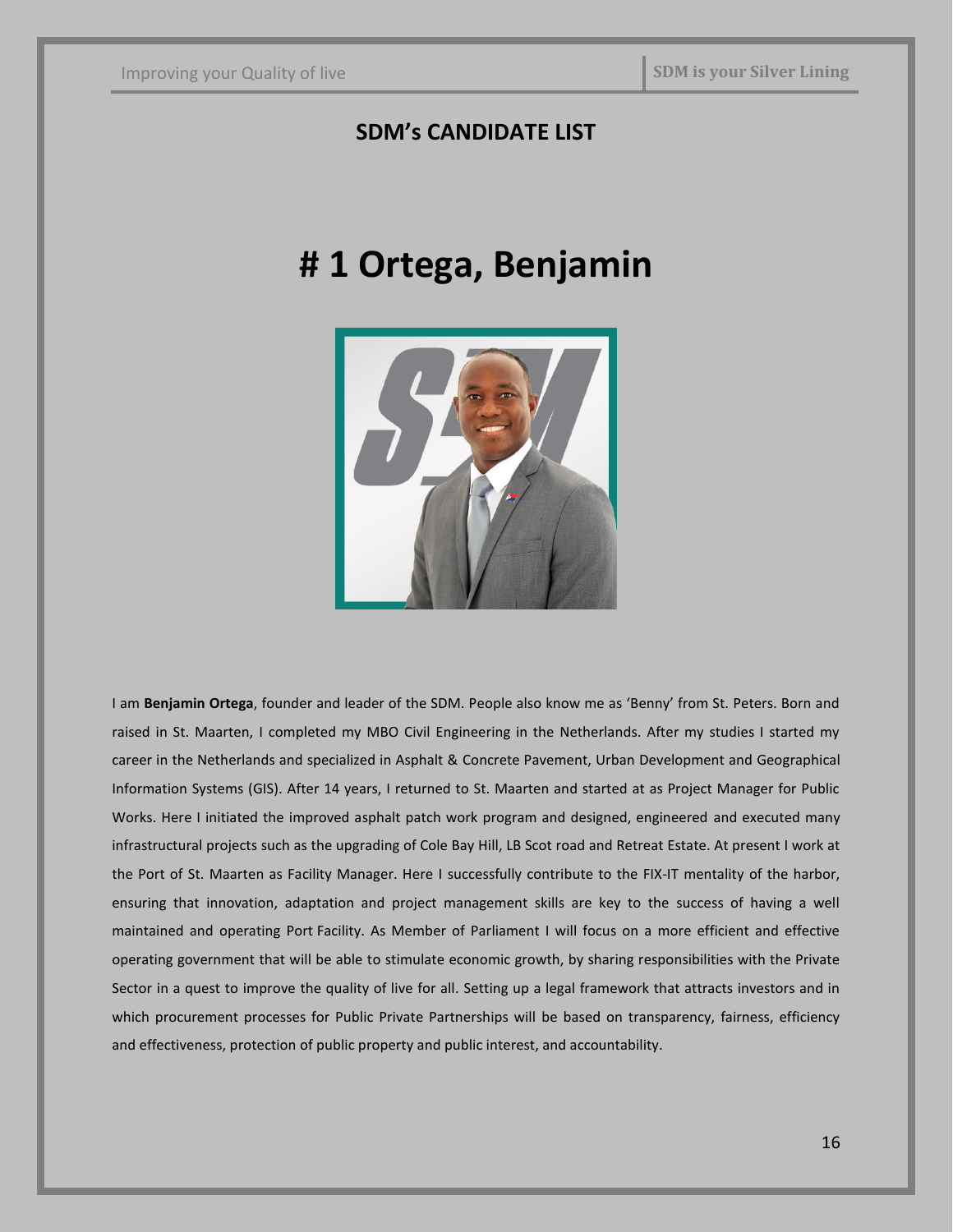# **# 2 Bute, Arthur**



I am **Arthur Bute**, a successful businessman in St. Maarten and well known for my contribution as a Board member of the Social Economical Council (SER) and Chairman of the Board of Directors of the Chamber of Commerce. My family name originates from St. Maarten and I have strong roots on both the Dutch and French side of St. Maarten. I studied Public Administration at the UNA (University of the Netherlands Antilles and obtained my diploma's in Marketing (NTI) and Middle Management. I am furthermore certified in Tourism Security Management, Corporate Governance, and Physical Vulnerability Assessments and also successfully finished the Program "*De Authentieke en effectieve Commissaris* St. Maarten (AEC)". As aspiring Member of Parliament I will positively contribute in the fields of Tax compliance, economic development and immigration. I pledge to educate, legislate and propose execution plans that will benefit to the overall improvement of St. Maarten.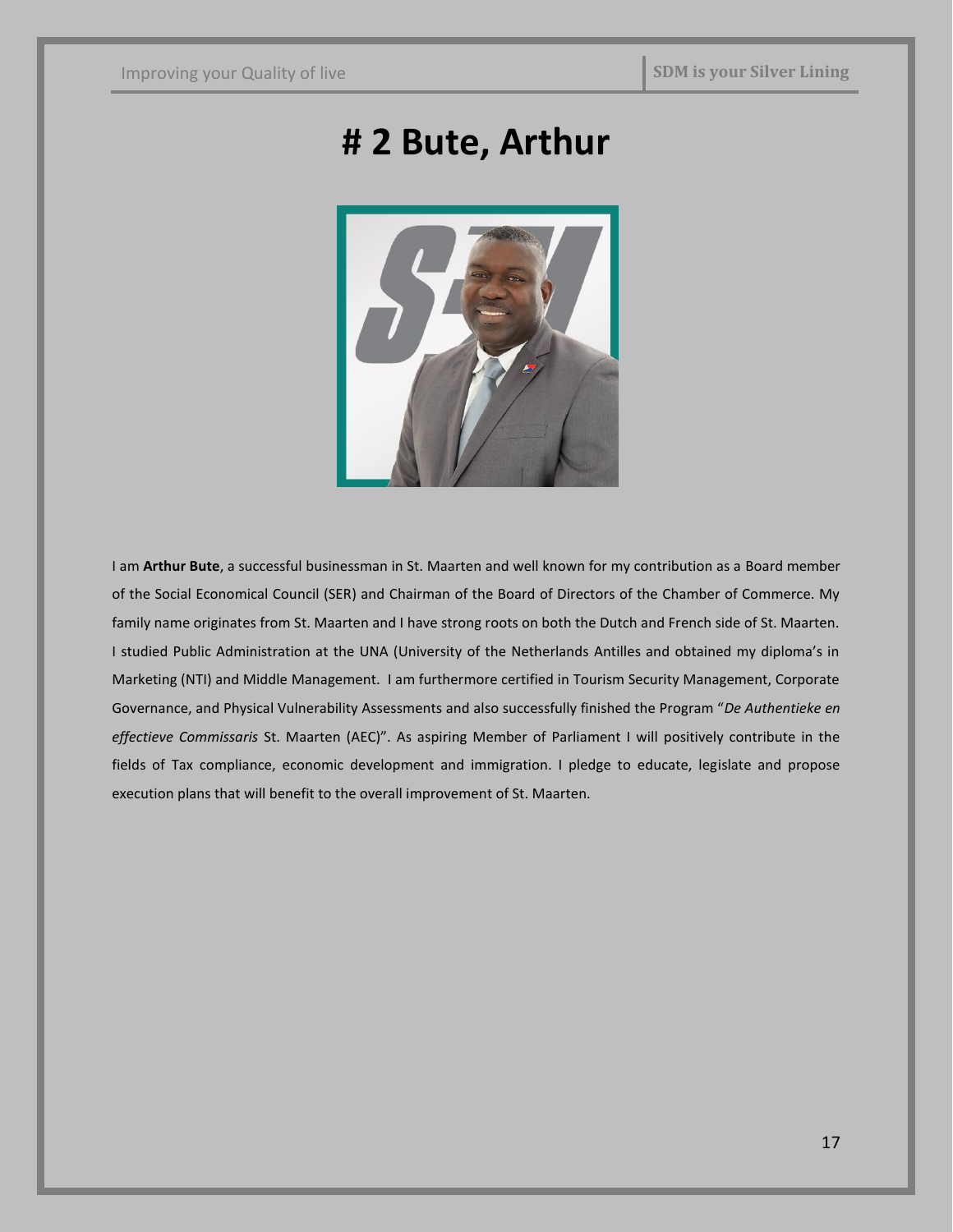# **# 3 Richardson, Rosemary**



I am **Rosemary Richardson** also known as 'Rosey'. Born and raised in St. Maarten I studied Elementary education at the University of the Virgin Islands and obtained my Bachelor's degree. In 2009, I received my Masters in Business Administration at the University of Phoenix where I specialized in Accounting. I have been a teacher on elementary level for over a decade. Today I am teaching Business Administration and Commerce at the St. Maarten Academy P.S.V.E (5 years and counting) and I give an 'Introduction to Accounting' at the University of St. Martin. I am proud to say that for over 15 years I have played and will continue to play a crucial role in improving many young lives in St. Maarten through education. At present I am eager to take my knowledge and experience to another level and therefore choose to join the SDM team to contest the upcoming elections. As Member of Parliament I will prioritize education as the basic building block for development, where the empowerment of our people should be placed first to improve the quality of live for all.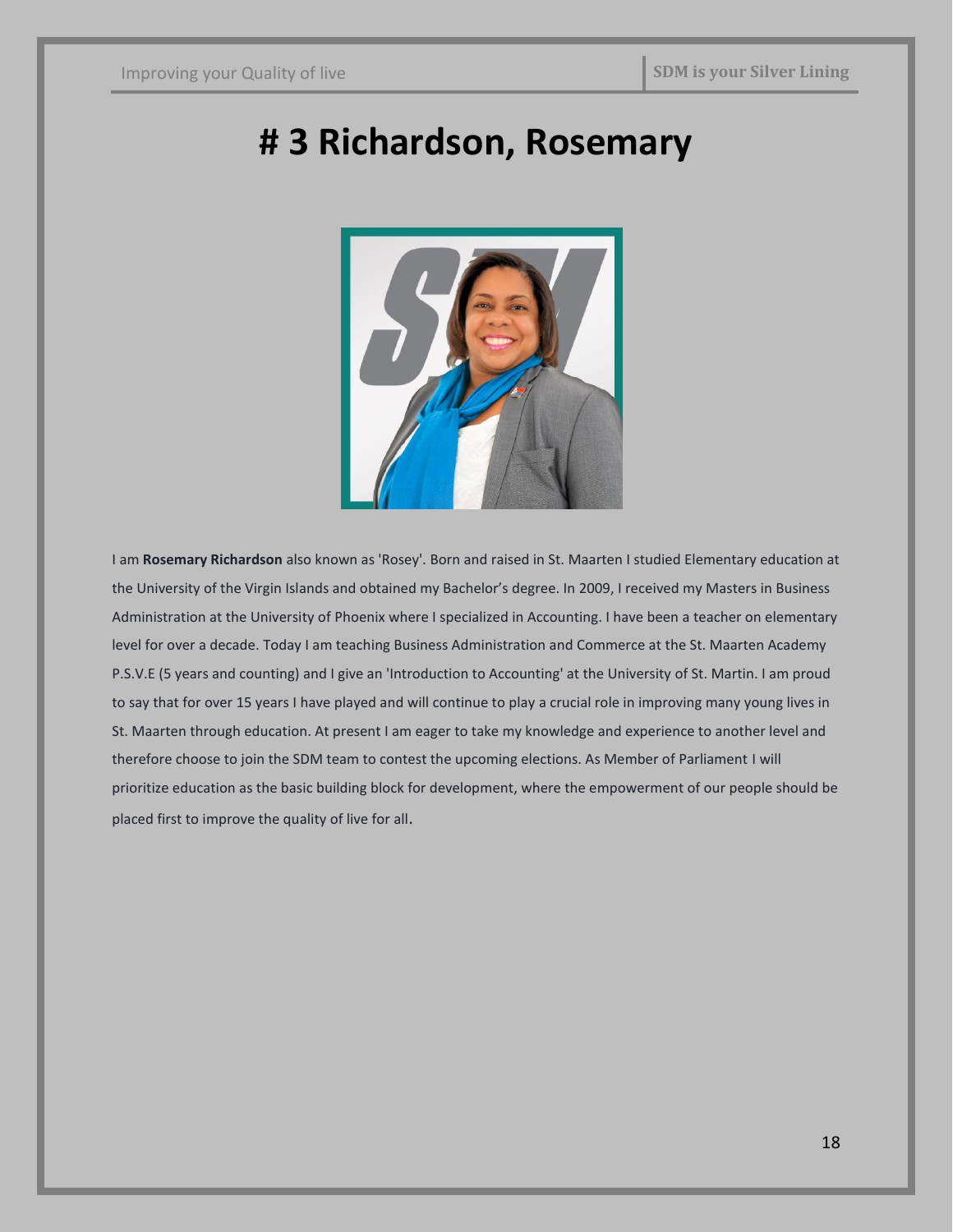# **# 4 Matser, Raymond**



I am **Raymond Matser**, born in the Netherlands and raised in St. Maarten (Middle Region) since the age of 2. I have studied at the HLO (laboratory Education) in the Netherlands and served time in the Dutch military service. I obtained my work experience in the Information and Communication Technology (ICT) in Europe, the US and the Caribbean. In 1991 I returned to St. Maarten and contributed to some of the groundbreaking companies in the ICT world (NCR, ECC, AIS). After 20 years in the ICT sector I choose for change and took up a position within VROMI as acting Head of Domain Affairs. In 2014 I resigned to take care of my family and to assist my wife with a start of her own business. As Member of Parliament I will use my entrepreneur skills and Mr. Clean-up mentality to enhance the government's efficiency.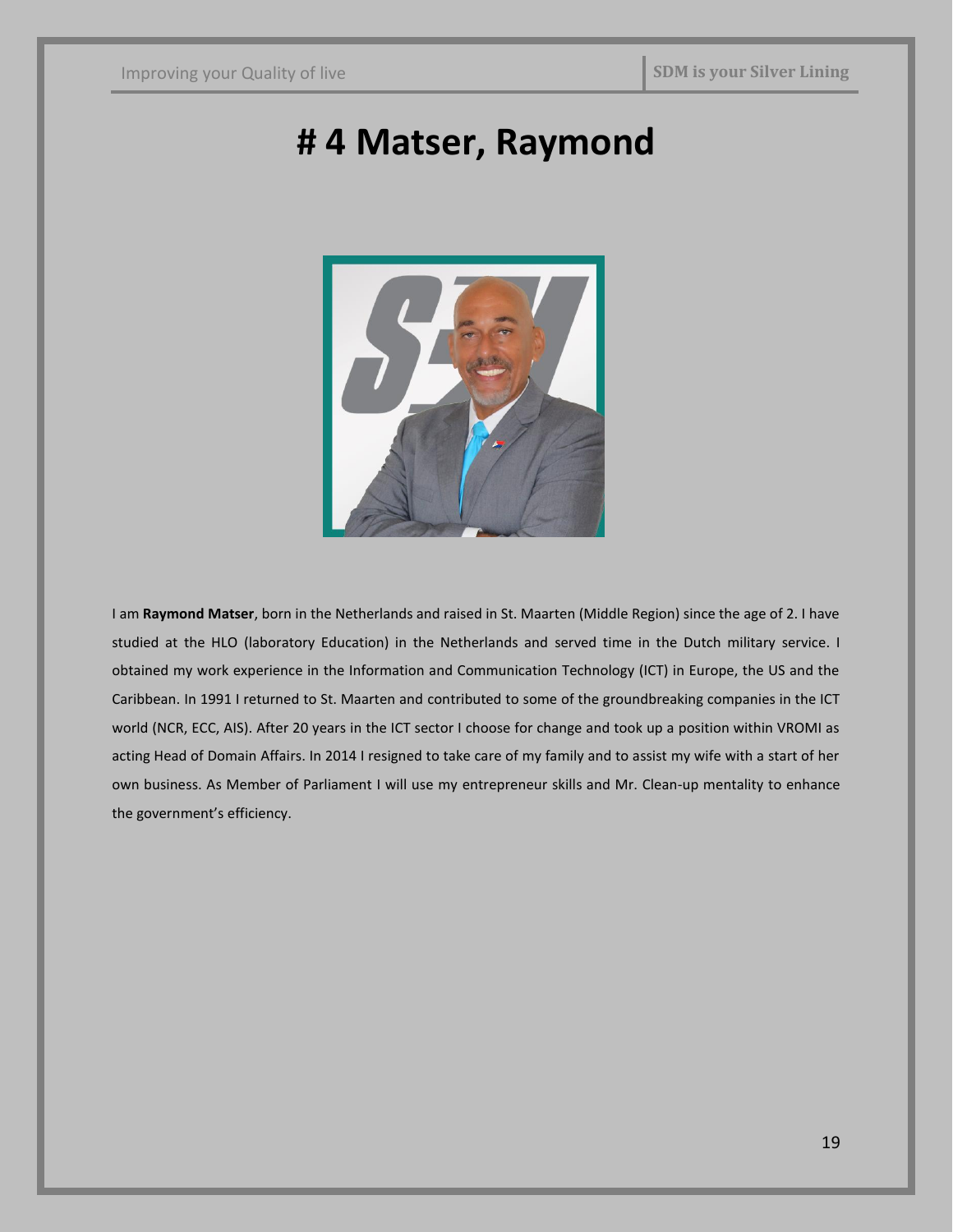# **# 5 Frederick, Terrance**



I am **Terrance Frederick,** also known as 'Terry'. Born and raised in St. Maarten, I have studied in the Netherlands where I obtained my degree in Electrical Engineering and Social Orientation, as well as my Doctorate of Divinity and Theology. Back in St. Maarten I at first started my own daycare center. Switching to something completely different I moved into the transportation sector directly after and became the General Secretary of the Dutch St. Maarten Taxi Association Executive Board. During my tenure as the general secretary, I strived to enhance and strengthen the association to benefit all taxi drivers. While fostering a close working relationship with the Port of St. Maarten and many cruise executives, I see myself a Tourism Ambassador, and will always remain passionate about the tourism industry. At present I am the owner and Managing Director of Imperial Security Services (ISS) while remaining connected to the transportation sector. As Member of Parliament I have my heart set on improving the public transportation of St. Maarten in a way that will benefit us all.